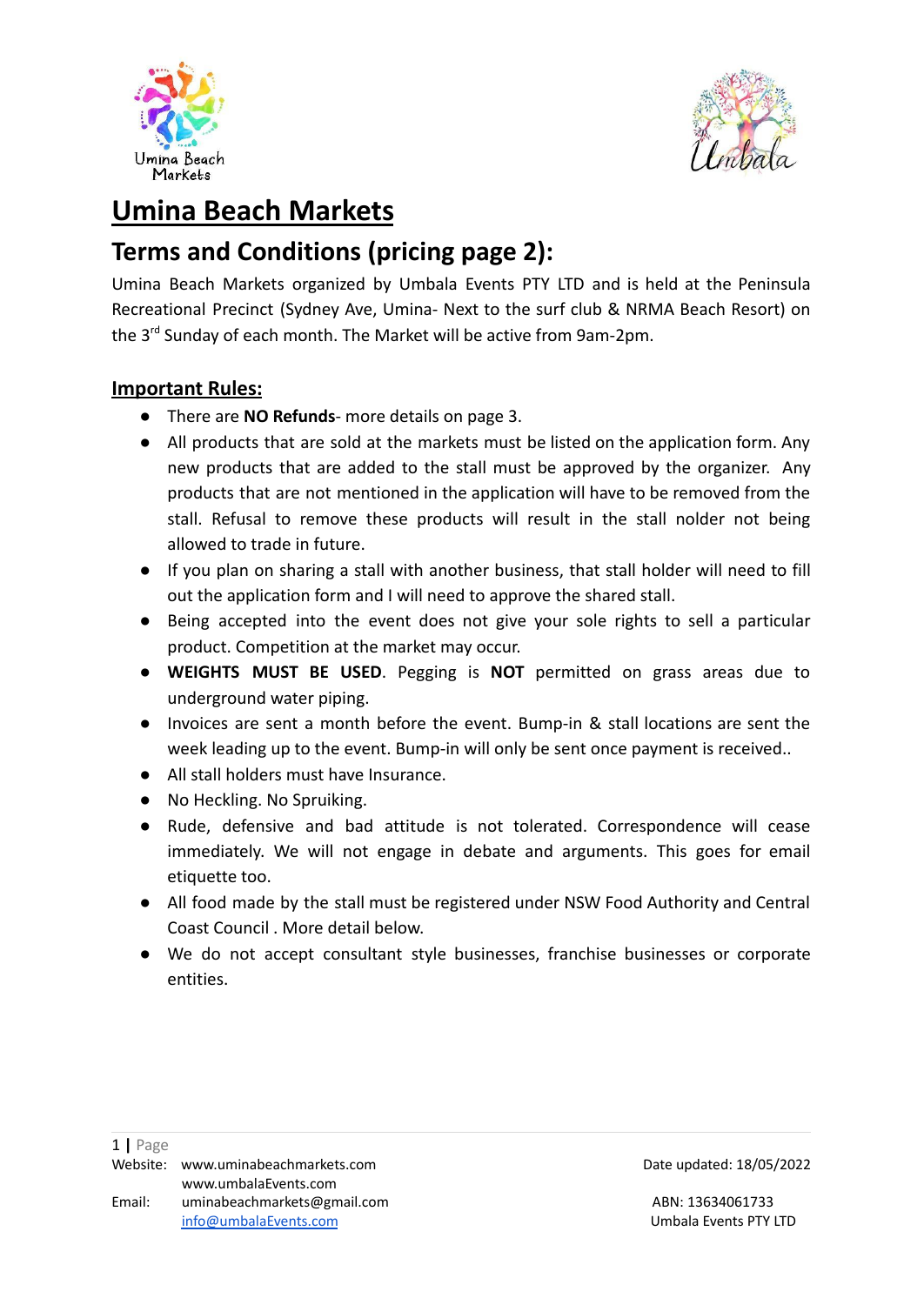



#### **How to apply:**

- Apply via the website [www.UmbalaEvents.com](http://www.umbalaevents.com) and fill out the application.
- A link to your website or social media pages must be provided on the application. In the case that the stall holder does not have the above, please send photos of your products to the following email address: info@UmbalaEvents.com
- Provide details of your business and information about your products. List all products.
- Insurance or food licensing must be sent via email to the organizer.

#### **Pricing:**

Invoices are sent using Xero; Payment options include banks transfer & Credit Card. Cash payments are accepted one month prior to the event, this is only available to regular stall holders. Stall holders must bring their own equipment- we do not hire out gazebos, tables, umbrellas, etc.

General Stall 3/3m: **\$99** (Gst included).

**●** Must bring your own Gazebo, tables & weights.

#### Small Stall: **\$55.00** (Gst included)

- **●** 1 single table (stall must bring their own)
- **●** Umbrellas must have a 25kg stand. (umbrellas are optional)

#### Food Stalls 3/3: **\$132.00** (Gst included)

● Must bring your own Gazebo and tables.

#### Charity/Not-for profit: **\$55.00** (Gst included)

- **●** Must bring your own Gazebo and tables.
- **●** Please specify if using a 3/3m gazebo or smaller?

#### **Dates and Events:** Market Timing- 9:00am-2:00pm

| <u> 2022:</u> |          |          |          |
|---------------|----------|----------|----------|
| Jan 16th      | Apr 17th | Jul 17th | Oct 16th |
| Feb 20th      | May 15th | Aug 21st | Nov 20th |
| Mar 20th      | Jun 19th | Sep 18th | Dec 18th |

Website: [www.uminabeachmarkets.com](http://www.uminabeachmarkets.com) **Date updated: 18/05/2022**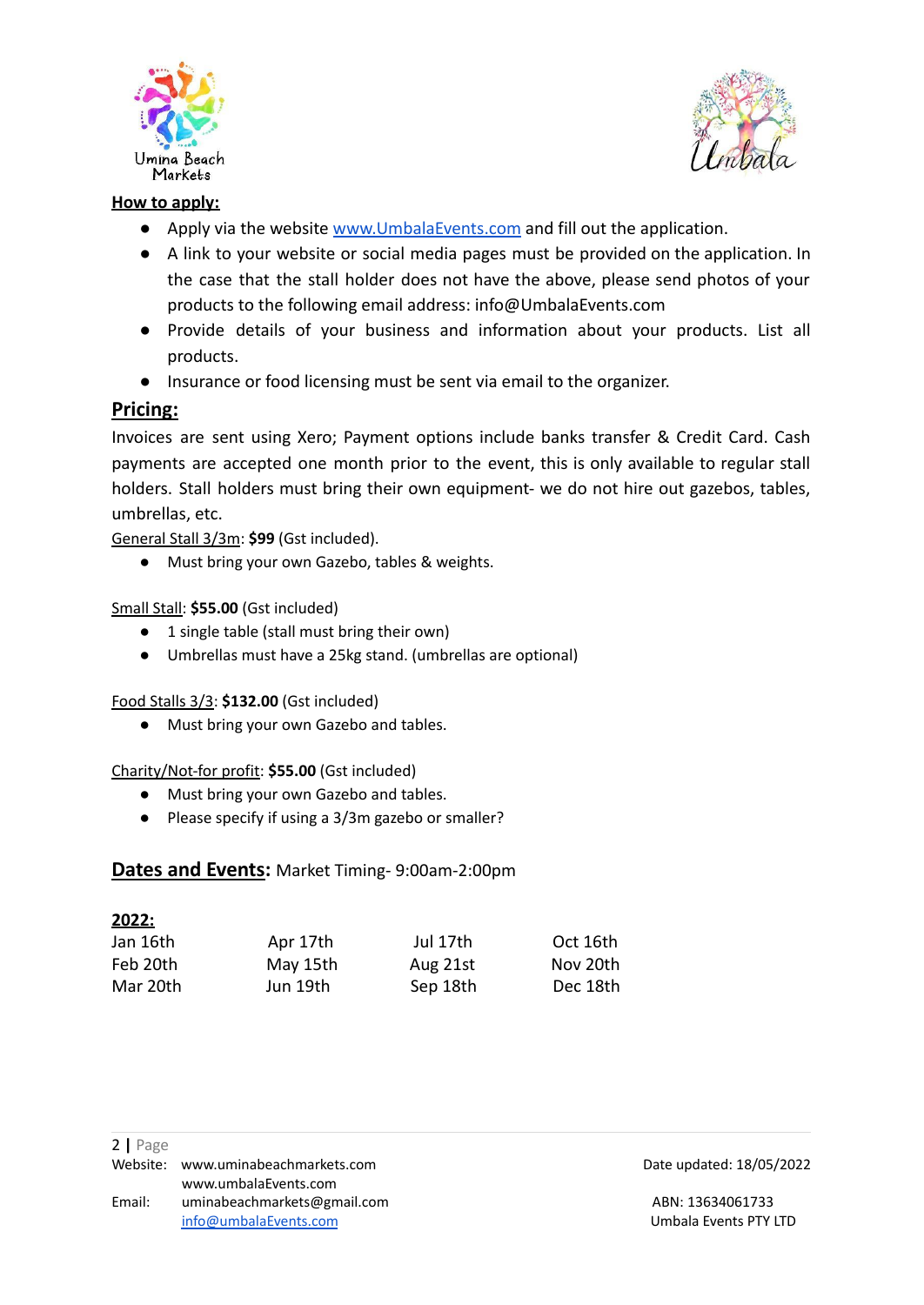



## **Payment:**

- Invoices are sent a month before each event and invoices must be paid within 7 calendar days. Failure to pay within this time frame will result in the removal of your booking and may jeopardise your attendance for future events.
- Invoices are sent out using Xero. Payment can be made via bank transfer or credit card.
- $\bullet$  A reminder email will be sent on the  $7<sup>th</sup>$  day after the initial invoice has been sent. Failure to communicate with the organiser will result in the automatic cancellation of your booking and all future bookings.
- Cash payments are welcome. Cash payments must be done the month prior during the market day. In the event the market cancels due to weather, please see details below at Weather and Market Cancellations.
- Payment of stalls must be received in full prior to the event and bookings will only be confirmed once full payment has been completed.
- Bookings are only confirmed once payment has been made. Stall allocation is given the week leading up to the event. Social media promotions will only be made for those stall holders that have made payment.
- Stall holders that are having any issues with payment or require more time for payment; please email the organizer and we will do our best to assist.
- Refunds will not be issued- Transfer of dates will be permitted if the event organizer has been notified 10 days prior to the event date. **Refunds will NOT** be issued in the event of bad weather, late arrival, last minute cancellations or change of mind.
- In the event of cancellation due to inclement weather or any other unforeseen circumstances, a discounted fee will be issued to a future date. The discount will be calculated at the time of the cancellation.

## **General:**

- Our terms and conditions are subject to change.
- All stall holders are required to have current 10 million dollar public liability insurance. You will not be allowed to trade without a current policy.
- Store Holders are responsible for bringing their own Gazebos, Umbrellas or suitable covering. Tables and all display units to be organised by the Stall holder. Umina Beach Markets do not provide any of these items.
- Gazebos and Umbrellas must be weighed down with suitable weights; such as sand bags, bricks or specially designed weights. **Pegging is NOT permitted** due to underground services.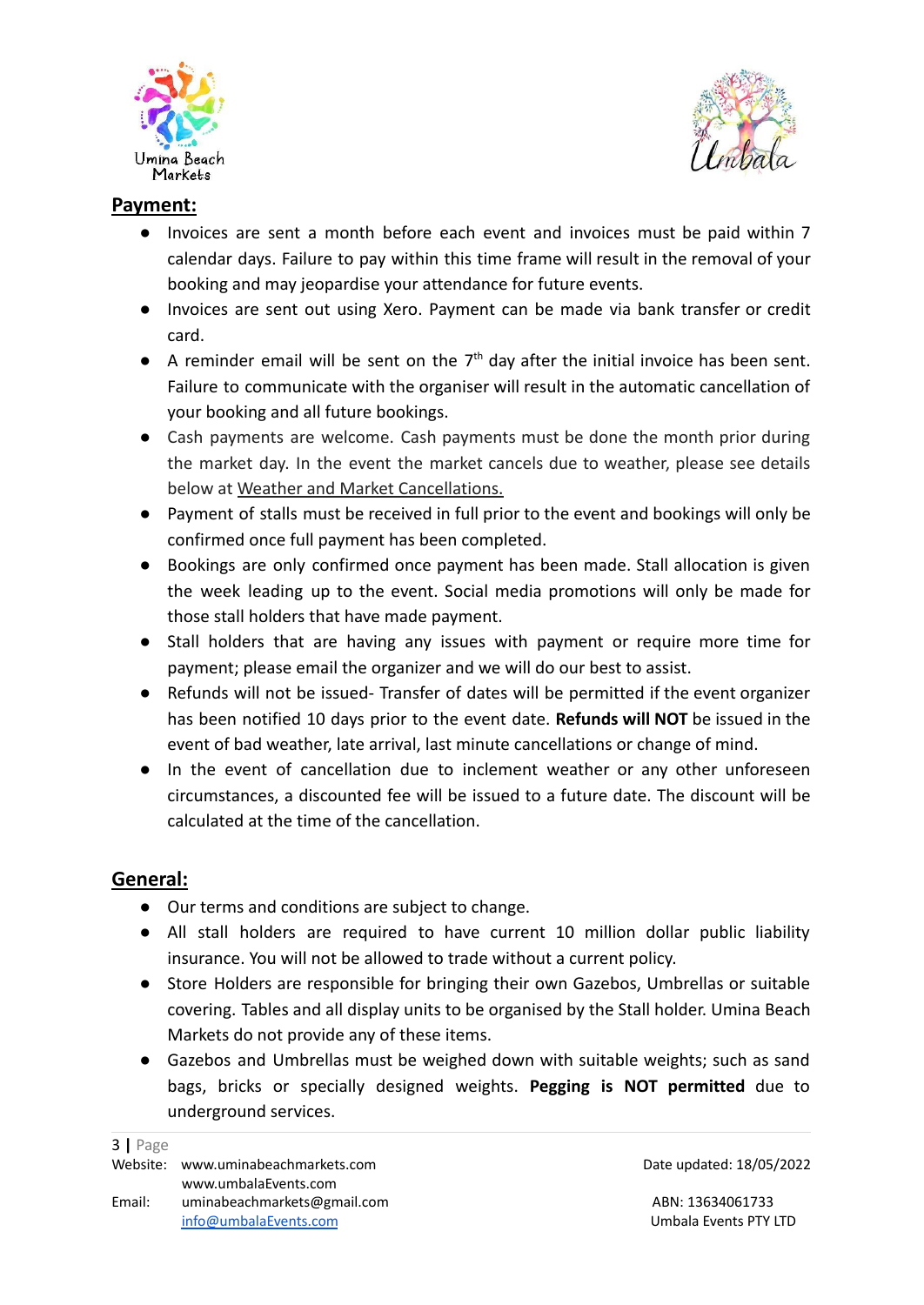



- Stall holders may not sell inappropriate products; counterfeit, weapons, dangerous or illegal items are not allowed at the Markets.
- Umina Beach Markets is NOT responsible for any loss, stolen or damage of goods. It is the responsibility of the stall holder to protect their own products and property.
- Smoking is prohibited at any Council open space area.
- Music cannot be played at our events. Only buskers and performers are allowed.
- Water access with council tap near the BBQ on the stage side of the market.
- Central Coast Council will ask the market organizer on a regular basis for an updated list of interested stall holders. All stall holders agreeing to book for this event or to be placed on our contact list have agreed for information such as email, business name, contact name and phone number to be given to the Central Coast Council.
- No Heckling. No Spruiking. Do not disturb people as they are walking by. Please allow for a natural flow of conversation.

## **Bump-in and pack-up Procedures:**

- The market start time is at 9am, all stalls should be fully set up by this time.
- Bump-in starts at 6am.
- Bump-in and stall allocation will be sent the week leading up to the event.
- By 9am all stalls have their visual merchandise organised in a clean, tidy and professional manner.
- Umina Beach Markets have the authority to forfeit a stall if they arrive after 8:30am. All late arrivals, please contact the event organizer ASAP.
- We ask all stalls to have items unloaded in 15 minutes to avoid congestion.
- Stall holders are not to park at Sydney Ave.
- The market closes at 2pm, However if the grounds are fairly busy, stall holders may trade until 3pm. All trading must finish at 3pm.
- All stalls to be vacated from the area by 4:30pm.

## **Weather & Market Cancellation:**

- Umina Beach Markets will trade under most weather conditions; cold, hot, overcast, sunny, drizzling, showers…
- The market will be cancelled with any severe weather warnings; including storms, high winds, torrential rain, hail and any weather that may be a danger to stall holders and customers.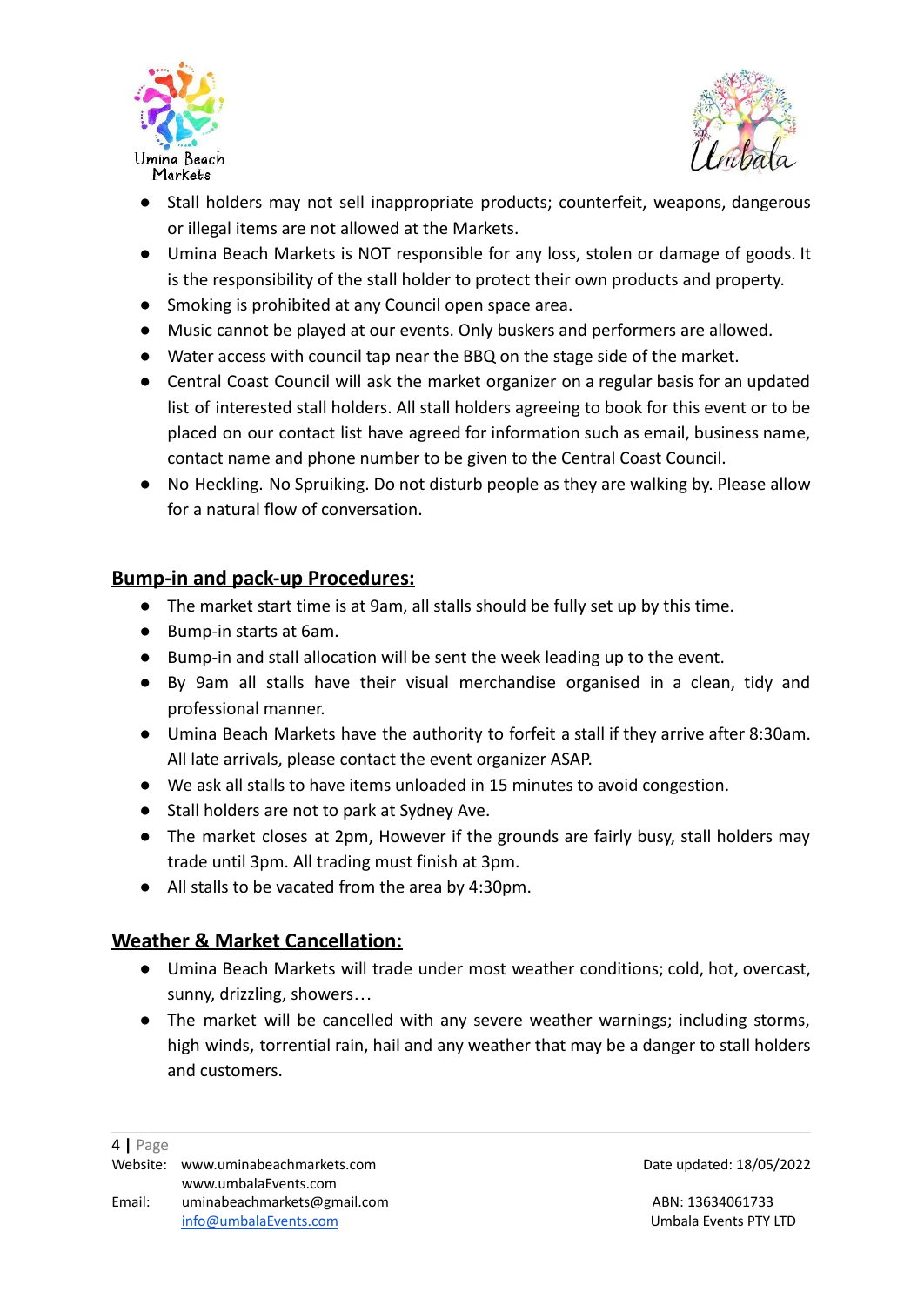



- **Refunds & booking transfers will not** be given in instances where these weather conditions occur.
- In the event of bad weather, we would like to give at least 24 hours' notice of the cancellation. Ideally notification of the cancellation will be given by 8am on the Saturday before the market. This will prevent/reduce food & perishable items to be wasted on the day. 24 hours will also provide our visitors more notice of the cancellation. However, in the event of sudden weather changes, stall holders will be notified no later than 6am on the day of the event.
- While refunds are not given; a discount for a future event will be given. This discount amount will be announced within a week after the market cancellation. As the event organizer, the non-refundable expenses need to be calculated. Stall holders that pay with cash will be sent a discounted invoice in the event on a cancellation.
- Stall holders are responsible for the protection of their own products in all weather conditions. The event organizer is not responsible for any damages, loss or injury caused by weather conditions.

### **Environmental Impact:**

- All stallholders to consider the environment during this event. Please be mindful of the natural environment and be environmentally friendly wherever possible.
- Please take care of natural Flora in the area; do not use trees or branches in any way with your stall.
- Umina Beach Markets will be supplying additional bins on the day. These bins may be used by the public. We ask that stall holders take their own garbage if possible.
- Stall holders to keep a clean and tidy environment; please clear any litter/rubbish in your area.
- We encourage stallholders in using biodegradable bags and utensils wherever possible. We aim to have an environmentally friendly event.
- Stall holders must dispose of all their own liquid waste; such as water, oils, grease, etc.
- Balloons are not permitted at our events for environmental reasons.

#### **Powered sites & generators:**

All stall holders using power at the event must have all their power cords tagged and labeled with a compliance of less than 6 months. Feel free to contact the event organizer with an affordable contact for tagging.

Website: [www.uminabeachmarkets.com](http://www.uminabeachmarkets.com) **Date updated: 18/05/2022**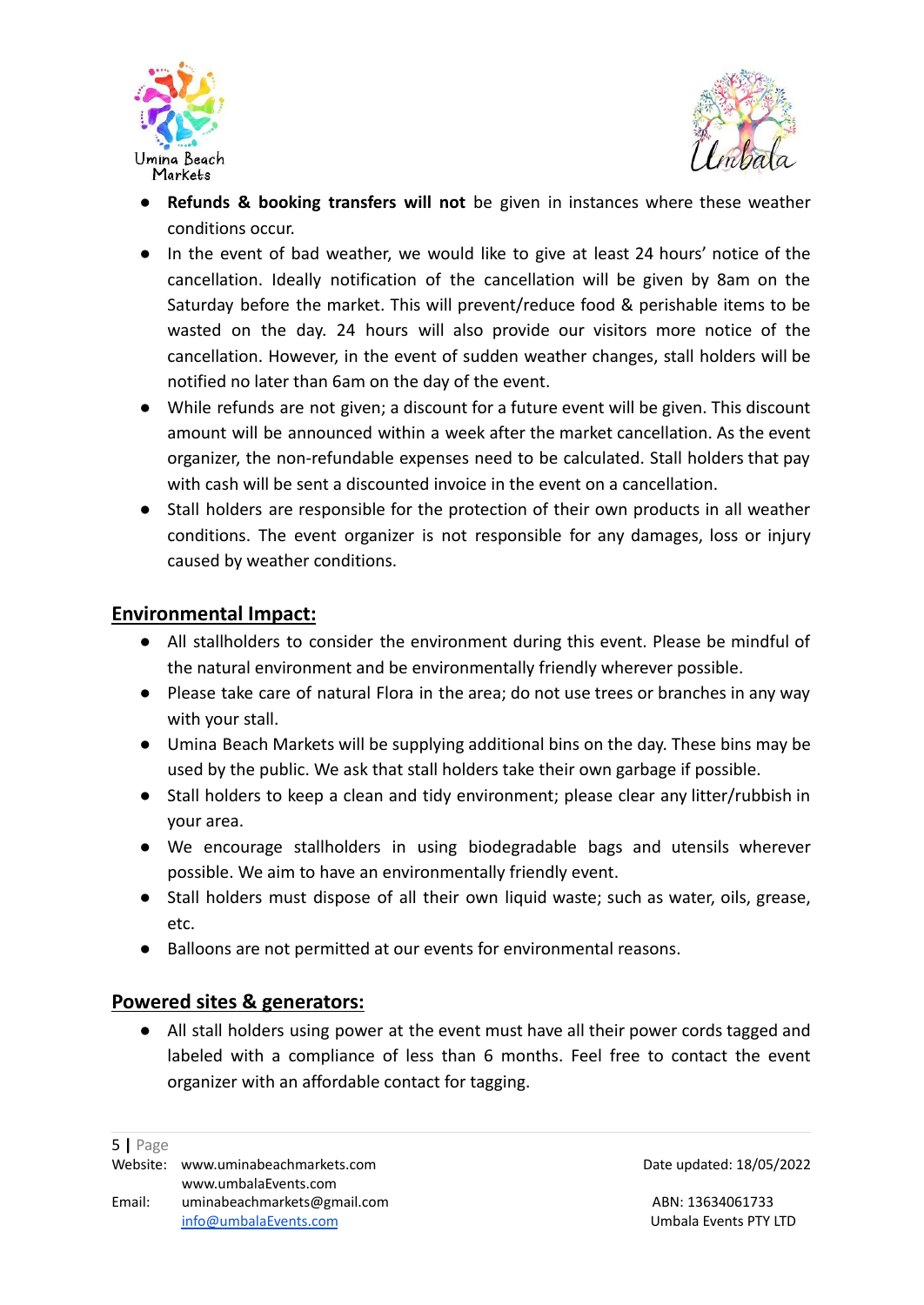



## **Food Stalls:**

- All stalls selling food must all be registered under the Central Coast Council. If you require the application form for Council, please ask the event organizer.
- All food stalls must hold current products and public liability insurance to a minimum of 10 million dollars.
- Stalls that are selling food products and consumable goods must be registered with the NSW Food Authority.
- Water will not be directly linked to your stall. Water is only available by tap and may be used by filling buckets, bottles, etc.
- Please ensure that there are drop sheets/cardboard placed under the BBQ to catch any grease and prevent waste on the reserve area.
- All mobile food owners and/or operators are required to seek Council approval to ensure compliance with the Local Government Act 1993, the Food Act 2003 and Food Standards Code by contacting Council's Compliance section
- Glass is not permitted at any Council open space area.
- All food stalls are required to carry a fire extinguisher and must have a recent tag of compliance.